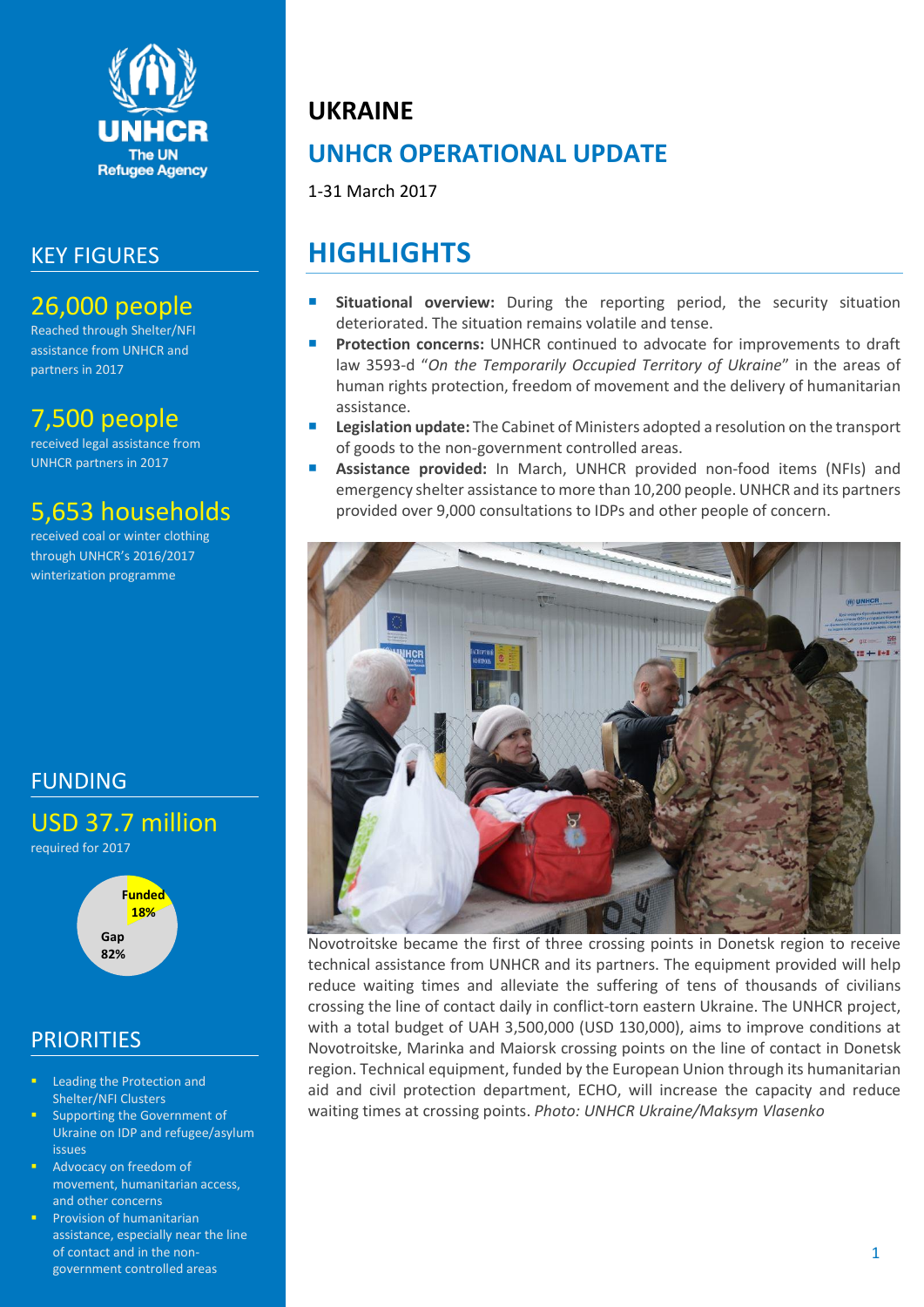## **UPDATE ON ACHIEVEMENTS**

### **Operational Context**

In early March the security situation in eastern Ukraine deteriorated, including a marked increase in the number of ceasefire violations. The end of the month saw the second highest use of weapons prohibited by the addendum to the Minsk Package of Measures since it was introduced in October 2015. The OSCE Special Monitoring Mission (SMM) [reported](http://www.osce.org/special-monitoring-mission-to-ukraine/306911?download=true) the majority of ceasefire violations in areas near Svitlodarsk, Mariupol, and the area of Avdiivka, Yasynuvata, Donetsk airport and Horlivka, as well as in western Luhansk region. Numerous civilian fatalities were reported in the conflict area caused by the shelling of populated areas and the presence of explosive remnants of war and landmines. Utility supplies have been disrupted in areas near the line of contact, particularly in and around Avdiivka. Repairs are made difficult by ongoing shelling in the area.

The humanitarian situation remains precarious and access of humanitarian agencies to persons of concern remains difficult due to restrictions on activity in the non-government controlled areas imposed on all UN humanitarian agencies. UNHCR's "registration" with de facto authorities in Donetsk remains on hold. UNHCR continues to implement activities through local partner NGOs. UNOCHA's [Humanitarian Snapshot](http://reliefweb.int/sites/reliefweb.int/files/resources/ukraine-humanitarian_snapshot_20170403_en.pdf) provides an overview of the humanitarian situation.

UNHCR remains concerned for the conditions faced by civilians crossing the line of contact between governmentcontrolled and non-government controlled areas. Residents of government-controlled areas near the line of contact face restricted freedom of movement, even if not crossing the line of contact, due to the presence of internal checkpoints. In March, UNHCR continued to provide equipment to government-controlled checkpoints with the aim of expediting processing times and reducing waiting times for civilians waiting to cross. Since 1 March, checkpoints on the line of contact have extended their opening times, now operating from 0700 to 1830. The increased operating hours should alleviate waiting times and the exposure of civilians to risk from the conflict and adverse weather.

On 1 March, a Cabinet of Minister's resolution on the transfer of goods to and from the non-government controlled areas was adopted. Nonetheless, it was announced that unauthorized trade blockades of the non-government controlled areas would be extended to include rail crossings with the Russian Federation. The political situation further deteriorated, with de facto authorities transferring some 40 companies in the non-government controlled areas to "external management". In mid-March, Ukrainian authorities moved to break up the unauthorized trade blockade between government and nongovernment controlled areas leading to small protests in several cities.

Access of IDPs and those remaining in non-government controlled areas to pensions and social assistance is a persistent concern. The Cabinet of Ministers of Ukraine has extended the deadline for IDP pensioners to appear in person at branches of the state-owned Oschadbank until 1 May. Despite the extension, and due to lack of information, the number of persons crossing the line of contact to report to the bank has significantly increased. The verification process for immobile IDP pensioners remains an issue. Oschadbank does not have instructions on how to deal with such cases. At present, relatives of immobile IDP pensioners submit applications to Oschadbank on their behalf, while others call Oschadbank's telephone hotline. Some bank staff visit IDP pensioners at home in an unofficial capacity. IDP pensioners who have a bankcard with a photo must be verified every six months; those with bankcards without a photo must be verified every three months. The cards of unverified pensioners will be blocked, although no procedures on unblocking suspended bankcards have been developed. Long queues of pensioners at Oschadbank branches have been observed. UNHCR has established contact with Oshchadbank focal points in to raise some of the main concerns of IDPs.

### **External Displacement**

UNHCR continues to monitor the refugee situation in neighbouring countries and Europe. According to government sources in receiving countries, the total number of Ukrainians seeking asylum in neighbouring countries now stands at 459,477, with the majority going to the Russian Federation (427,240), Poland (4,278) and Belarus (2,278). As of the end of 2016, since the beginning of the crisis, in the receiving countries of the European Union there were 9,615 applications for international protection in Germany, 9,319 in Italy, 3,495 in France and 3,148 in Sweden. An additional 1.3 million is also seeking other forms of legal stay, mainly in the Russian Federation (912,370), Belarus (244,621) and Poland (216,351).

*Data source: UNHCR*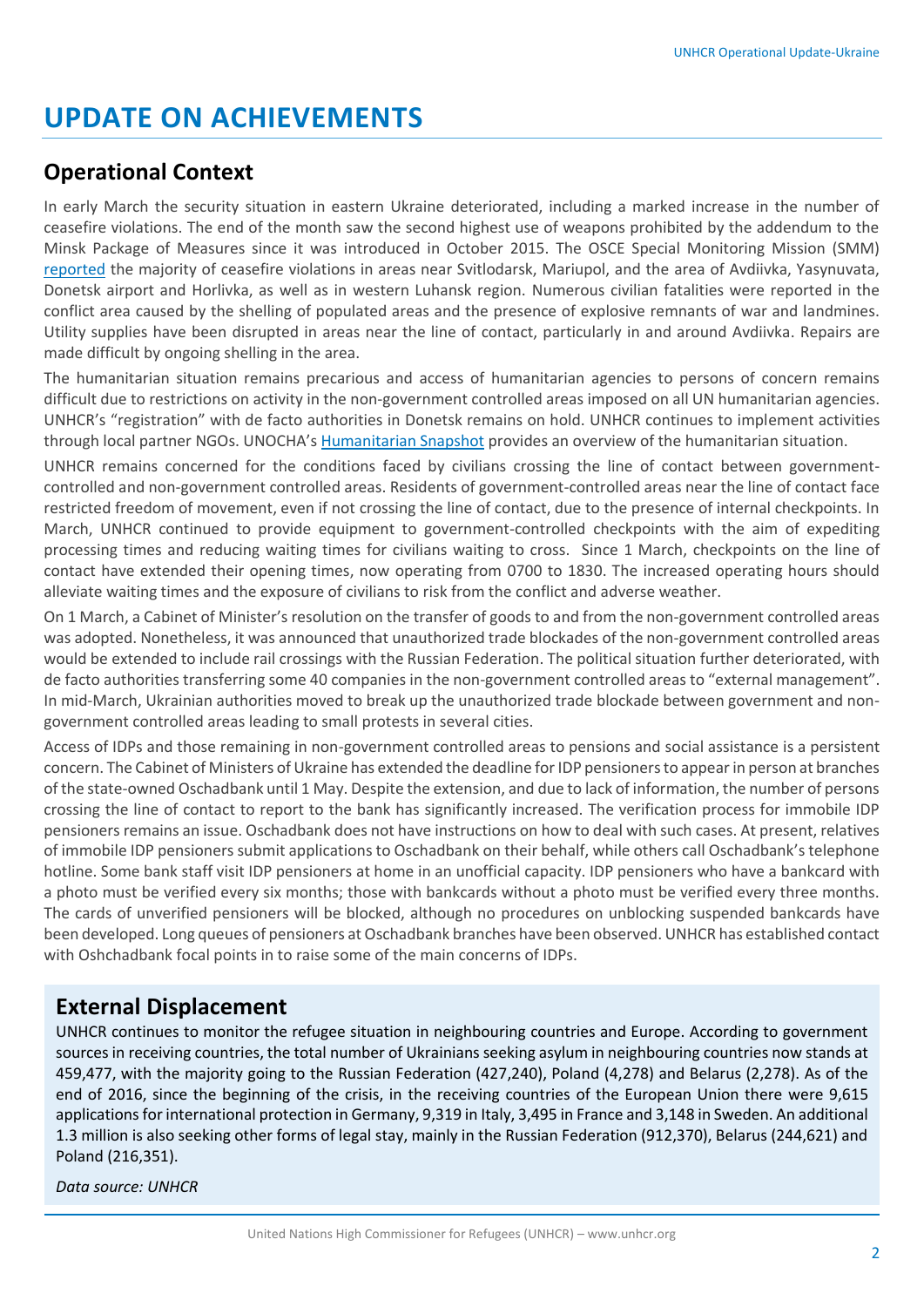## **Achievements**

# Protection

#### **Protection Cluster**

- The Protection Cluster led by UNHCR, continued its advocacy to assist IDPs and conflict affected people have nondiscriminatory access to social benefits and pensions, equal to that of other Ukrainian citizens. The Cluster prepared an [Update on IDP Access to Social Benefits and Pensions \[pdf\]](https://www.humanitarianresponse.info/system/files/documents/files/2017_02_idp_access_to_social_benefits_pensions_en.pdf) outlining recent developments, the protection challenges and key messages for humanitarian actors.
- The Cluster held an Information Management workshop for 18 persons from 15 member-organizations, to strengthen knowledge about the Cluster's information products and tools, including the [Protection Cluster 5W](https://app.powerbi.com/view?r=eyJrIjoiNjY4MzdjMTctNTUwZi00MjM4LTgyNGYtODVhZmNjNzg0NjQ4IiwidCI6IjdhNTE3MDMzLTE1ZGYtNDQ1MC04ZjMyLWE5ODJmZTBhYTEyNSIsImMiOjh9)  [dashboard,](https://app.powerbi.com/view?r=eyJrIjoiNjY4MzdjMTctNTUwZi00MjM4LTgyNGYtODVhZmNjNzg0NjQ4IiwidCI6IjdhNTE3MDMzLTE1ZGYtNDQ1MC04ZjMyLWE5ODJmZTBhYTEyNSIsImMiOjh9) and ensure more effective data collection and reporting.
- More information on Cluster activities can be found in the March [factsheet \[pdf\].](https://www.humanitarianresponse.info/system/files/documents/files/2017_03_protection_cluster_factsheet_eng_2.pdf)

#### **Achievements, Impact and Identified Needs**

- On 1 March, the Cabinet of Ministers adopted resolution no. 99, "*On the Order of Transfer of Goods to and from the Anti-Terrorist Operation area*". Under the resolution, the Ministry for Temporarily Occupied Territories and IDPs will develop a list of goods and items that can be provided at humanitarian-logistics centers and transferred across the line of contact. Legal entities will need to apply to the State Fiscal Service to be included in the registry of entities transferring goods across the line of contact. The Ministry of Energy and Coal Industry will establish a list of enterprises receiving coal from the non-government controlled areas. Legal entities are prohibited from transferring goods across the line of contact with the exception of food and medicines for humanitarian purposes, goods for metallurgical and mineral processing, mining, and power generation, and critical infrastructure. In case of a critical humanitarian situation, restrictions may be lifted to prevent loss of life in the non-government controlled areas, as well as disruption to energy and water supplies.
- In March, UNHCR and its partners provided over **9,000 consultations** to IDPs and people at risk of displacement.
- In the government-controlled areas, Proliska provided 512 information consultations. 196 persons received individual case management. Slavic Heart provided 609 information consultations, 503 general consultations and 259 psychosocial consultations. Between 66 and 77 per cent of those assisted were women. The Right to Protection (R2P) provided legal assistance in 3,571 cases. Main concerns included access to social assistance and pensions, IDP registration, access to services, HLP, access to civil documentation, freedom of movement and family law. 74 per cent of those assisted by R2P's lawyers were women. CrimeaSOS provided 539 legal consultations and 331 general consultations. Main concerns included IDP registration, crossing the line of contact and the administrative border with Crimea, HLP, civil documentation, social assistance, psychological assistance, training and medical assistance.
- In the non-government controlled area of Donetsk, UNHCR partner MOST provided 380 information consultations, 338 general consultations, 126 psychosocial consultations, and 36 legal consultations. Main concerns included humanitarian assistance, civil documentation, social assistance, and employment. The NGO also provided capacity development training to 734 people in the areas of personal development, interpersonal communication, personal safety and career advice. UNHCR partner DDC provided 36 legal consultations. Main concerns included HLP, pensions, social assistance and civil documentation. The NGO also conducted 45 workshops attended by 454 people covering areas such as education, first aid, languages and personal development. Maximal provided group and individual psychosocial consultations to 1,093 people dealing with stress, anxiety and children. 68 mobile teams provided legal, psychological and general counselling to 1,415 people in areas near the line of contact. A further 292 telephone consultations were provided. In the non-government controlled area of Luhansk, UNHCR Protection Unit provided 31 general consultations and 67 telephone consultations. Those assisted include returnees, host communities, Roma, and disabled persons. Main concerns raised included crossing the line of contact, civil documentation, obtaining refugee status, housing land and property, medical care, and humanitarian assistance.
- UNHCR continued to conduct **Participatory Assessments (PA)** with IDPs as well as refugees and asylum seekers in government-controlled areas of Ukraine to inform its planning for 2018-2019, as well as development of the multiyear, multi-partner protection and solutions strategy. Participatory Assessment with IDPs is aimed at gathering accurate information on specific protection risks faced by IDPs, underlying causes and hearing their proposed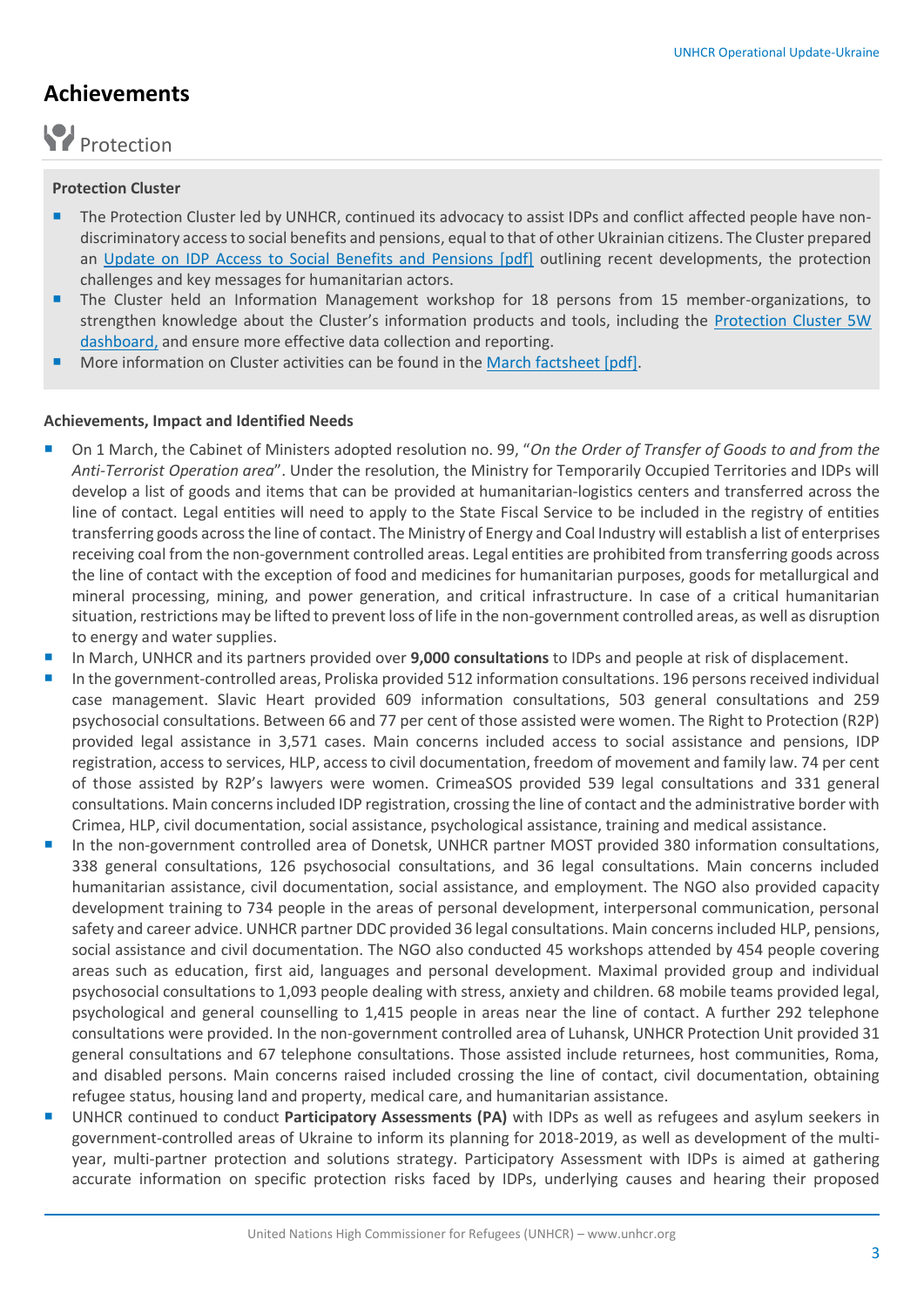solutions. Preliminary findings from discussions in eastern Ukraine include accounts of sexual and verbal harassment against women in the areas near the line of contact; intimate partner violence against women; economic insecurity leading to conflict within families; and women with small children lacking access to services and childcare. Other concerns include housing, employment and state support for vulnerable individuals and specific cases.

### Shelter and Non-food Items (NFIs)

**Emergency Shelter and NFIs Cluster**

- The Shelter and NFI Cluster, led by UNHCR and co-chaired by People in Need, delivered 82 per cent of its projected life-saving assistance during the first quarter of 2017 corresponding with the end of winterization programming and the delivery of additional emergency materials for the increased number of homes damaged during the reporting period. Repair interventions only represented 4 per cent of activities in this last quarter due to the prevailing winter season. If the conflict continues with the current rate of shelling, it is likely that the projected number of emergency and light repairs will have to be significantly revised.
- Cluster partners finalized the implementation of their 2016-2017 winterization programming. Partners began consulting with the Cluster to share lessons learned and to inform future winterization activities. A summary of winterization activities can be found at the [winterization matrix 2016-2017.](https://www.sheltercluster.org/northern-donbas/page/winterization-coverage-government-controlled-areas-ukraine)
- More information on Cluster activities can be found in the March [factsheet \[pdf\]](http://www.sheltercluster.org/ukraine/documents/ukraine-shelternfi-cluster-factsheet-no-23-mar-2017) and via the Shelter and NFI Cluster [5W dashboard.](http://www.sheltercluster.org/node/8915)

#### **Achievements, Impact and Identified Needs**

- During the reporting period, UNHCR NFI and shelter assistance was provided to over **10,200 people**.
- In March, UNHCR's [winterization plan,](http://unhcr.org.ua/attachments/article/1516/2016%2011%20UNHCR%20UKRAINE%20winterization%20Plan%202016-2017%20FINAL%20EN.jpg) provided 1,982 households (952 in government-controlled areas and 1,030 in non-governmental areas) with coal. 326 households in Donetsk and Zaporizhzhia regions also received winter clothing. In central and western Ukraine, UNHCR partners Desyate Kvitnya and CrimeaSOS began distribution of some 13,400 items of winter clothing from ALDI (U.K. and Ireland) and UNIQLO to the most vulnerable IDPs in the areas.
- In government-controlled areas, UNHCR distributed 400  $m^2$  of tarpaulin to homes in Malynove and Stanytsia Luhanska districts, recently damaged by shelling. In northern Donetsk region, UNHCR partner Proliska provided emergency shelter materials to households damaged by hostilities. UNHCR FO Mariupol provided NFIs and tarpaulin to 1,925 people in Avdiivka and the surrounding area affected by recent shelling.
- In the non-government controlled area of Donetsk region, UNHCR partner Maximal provided NFIs including blankets, bedding, kitchen sets, and tarpaulin to 10 households in the villages of Luhanske and Syhnalne, near the line of contact. Donbas Development Centre (DDC) provided emergency shelter assistance to households in of Donetsk city.

Olena, 37, smiles as she collects warm winter jackets, thermal underwear, and shoes for herself and her family, distributed by UNHCR in Kharkiv. Olena fled the fighting in Luhansk region in August 2014, together with her husband and three children, Yan Arturovich, Maria and Eva. The family went to Kharkiv where they have now lived for more than two years.

The residents of Kharkiv have welcomed those fleeing from conflict-affected areas; however, life is not easy for Olena and her family. The family received a cash grant from UNHCR to help them manage during the harsh winter. Clothes donated by Aldi (UK and Ireland), Uniqlo and Youngone helped to keep the family warm and dry, and maintained their dignity. *Photo: UNHCR Ukraine/ Viacheslav Madievskiy*



United Nations High Commissioner for Refugees (UNHCR) – www.unhcr.org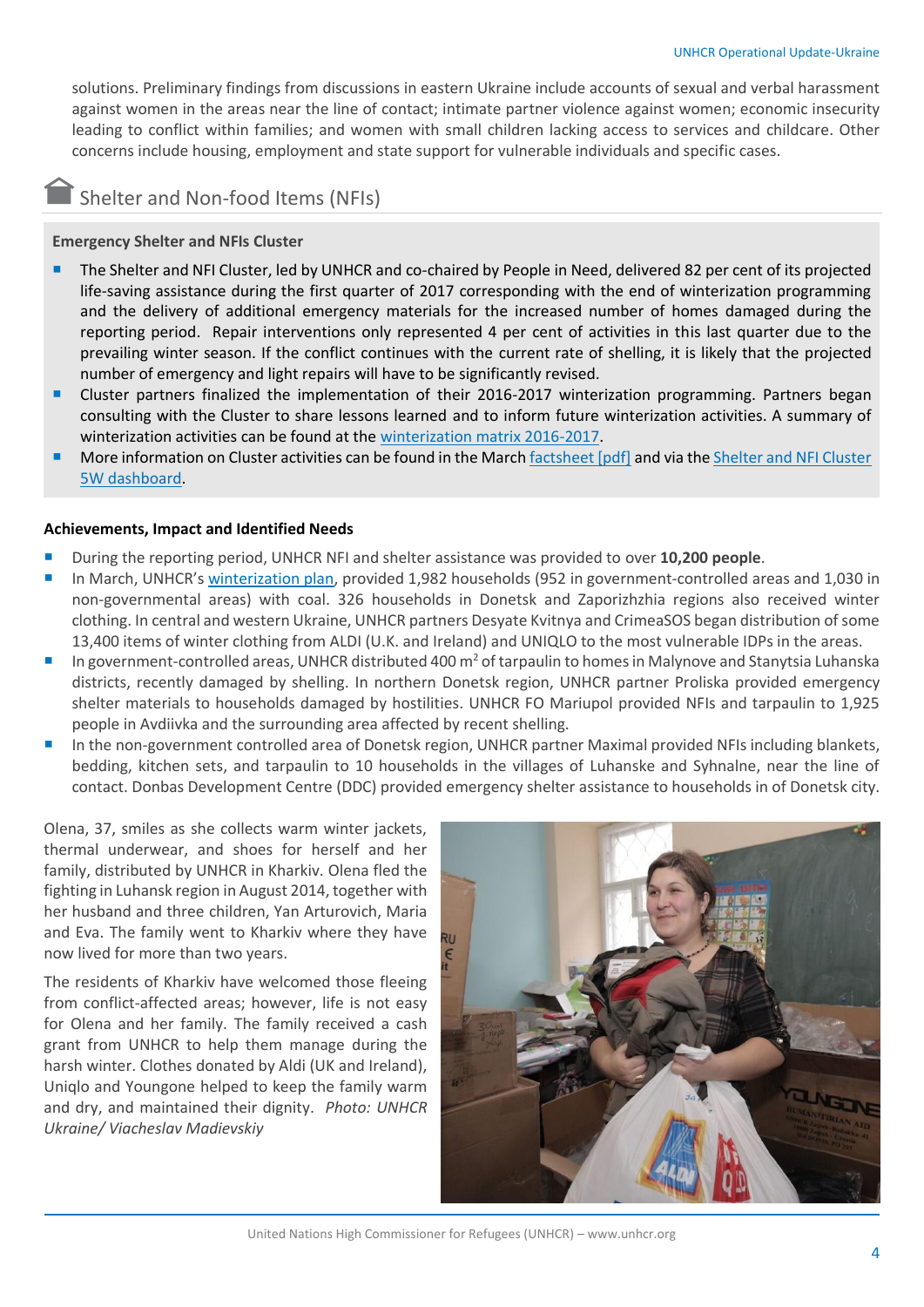### **Community initiative in Vinnitsya**

On 27 March, a UNHCR-supported community initiative establishing a rehabilitation center at the 'Ukraine' university in Vinnitsya was launched. IDP and local communities from Vinnitsya attended the opening. The centre will assist the rehabilitation of disabled IDPs and veterans and enable students, including some IDP students, to practice their skills in applying their theoretical knowledge. Approximately 680 people will benefit from the new centre. *Photo: UNHCR Ukraine/Tanya Lovtsova*